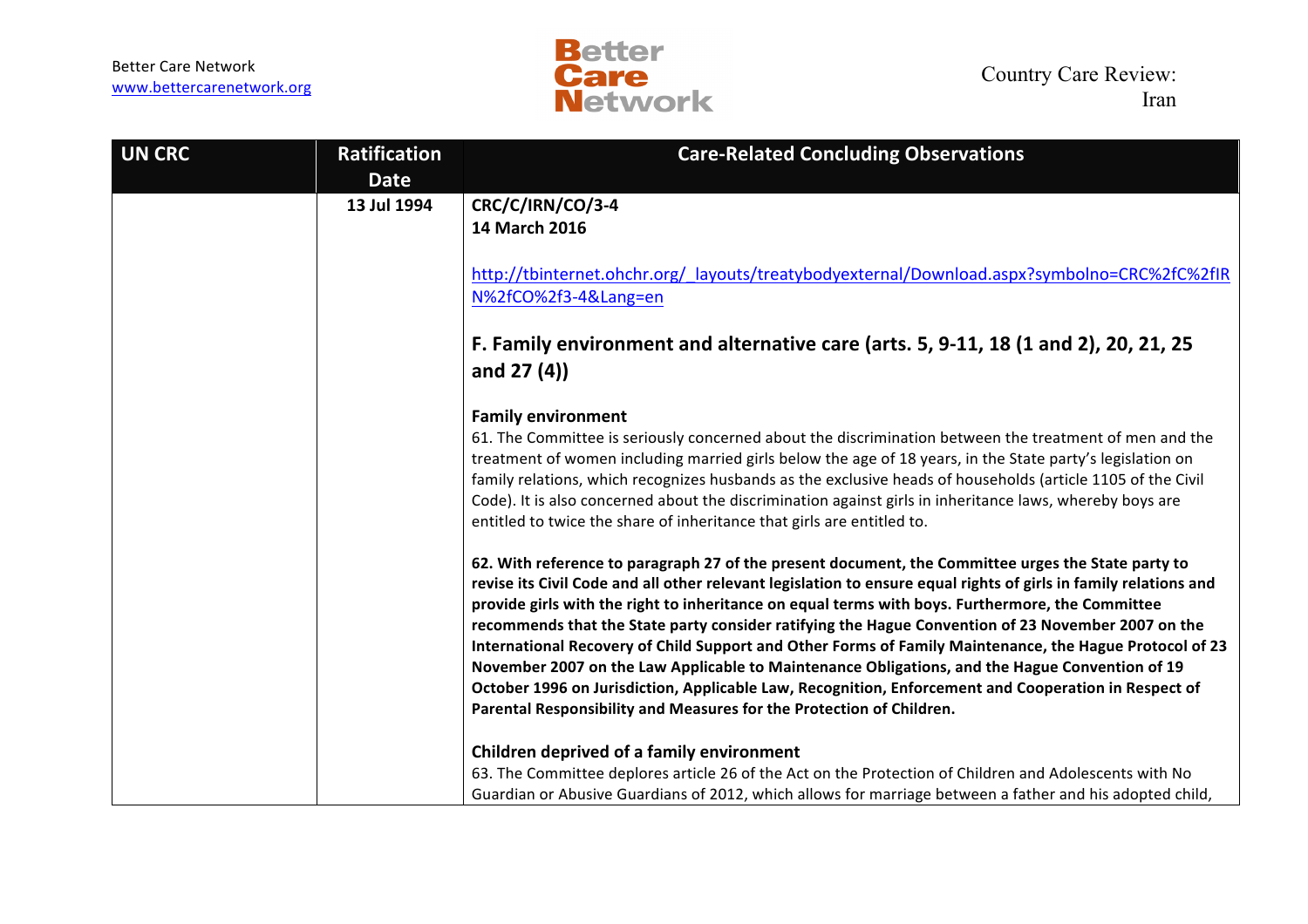

| paving the way for the sexual abuse of children in adopting families, despite the State party's assurances that<br>this does not take place in practice. The Committee is also concerned about the growing number of children<br>deprived of a family environment, especially among children belonging to ethnic minorities, whose parents<br>have been either imprisoned or killed.                                                                                                                                                                                                                                                         |
|----------------------------------------------------------------------------------------------------------------------------------------------------------------------------------------------------------------------------------------------------------------------------------------------------------------------------------------------------------------------------------------------------------------------------------------------------------------------------------------------------------------------------------------------------------------------------------------------------------------------------------------------|
| 64. The Committee urges the State party to revise the Act on the Protection of Children and Adolescents<br>with No Guardian or Abusive Guardians of 2012 in a way that prohibits any marriage or other sexual<br>arrangements with an adopted child. It also recommends that the State party take all necessary measures<br>to ensure the right of all children, especially children belonging to ethnic minorities, to grow up in a family<br>environment. The Committee recommends that the State party take into account the Guidelines for the<br>Alternative Care of Children, which are annexed to General Assembly resolution 64/142. |
| Children in prison with their mothers<br>65. The Committee is concerned that children, in particular Baha'i children, living with their mothers in<br>prison have reportedly developed medical problems due to poor living conditions that they are subjected to<br>in prisons.                                                                                                                                                                                                                                                                                                                                                              |
| 66. The Committee recommends that the State party take measures to provide adequate living conditions<br>in prisons for all mothers with children and that it ensure that prison has the most limited effect possible<br>on children's mental and physical development.                                                                                                                                                                                                                                                                                                                                                                      |
| I. Special protection measures (arts. 22, 30, 32, 33, 35, 36, 37 (b)-(d), and 38-40)                                                                                                                                                                                                                                                                                                                                                                                                                                                                                                                                                         |
| Asylum-seeking and refugee children                                                                                                                                                                                                                                                                                                                                                                                                                                                                                                                                                                                                          |
| 81. The Committee notes with appreciation that the State party is one of the largest refugee-hosting<br>countries in the world, but regrets the lack of gender- and agedisaggregated statistics on its refugee<br>population. The Committee is concerned that:                                                                                                                                                                                                                                                                                                                                                                               |
| (a) While the State party provides access to education and health for registered refugees, those without a<br>valid registration (Amayesh card) face difficulties in accessing all services, including education;<br>(b) Refugee children are forced to pay school fees, while education is free for Iranian children;                                                                                                                                                                                                                                                                                                                       |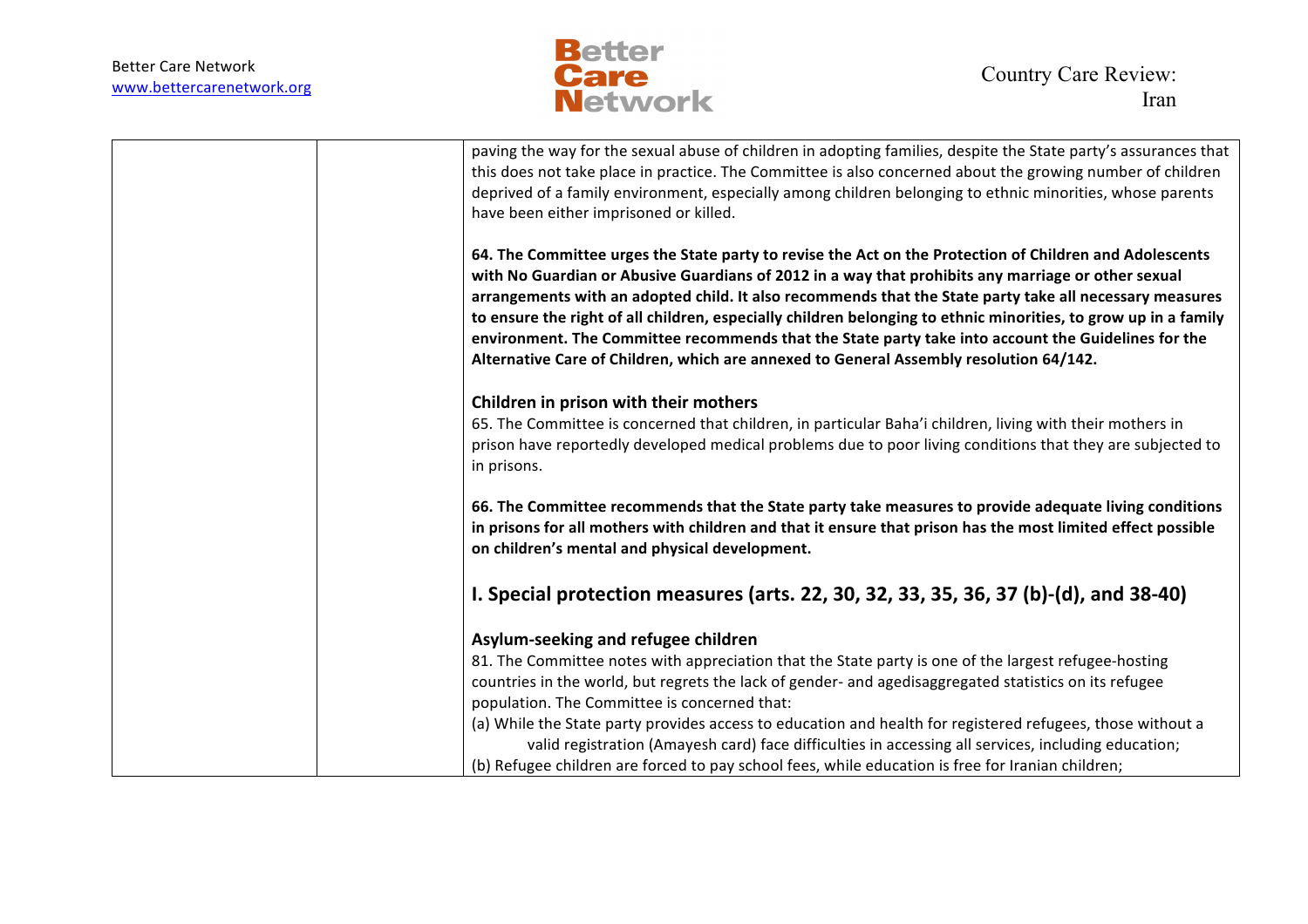

| (c) Children can easily be separated from their families in the process of deportation, with no opportunity for                                                                                                                                                                                                                                                                                                                                                                                                                                                       |
|-----------------------------------------------------------------------------------------------------------------------------------------------------------------------------------------------------------------------------------------------------------------------------------------------------------------------------------------------------------------------------------------------------------------------------------------------------------------------------------------------------------------------------------------------------------------------|
| communication or for challenging the deportation.                                                                                                                                                                                                                                                                                                                                                                                                                                                                                                                     |
| 82. The Committee recommends that the State party:                                                                                                                                                                                                                                                                                                                                                                                                                                                                                                                    |
| (a) Systematically collect disaggregated data on its refugee and asylumseeking children in order to be able<br>to develop programmes and policies that respond to their needs;                                                                                                                                                                                                                                                                                                                                                                                        |
| (b) Ensure prompt registration of all its asylum-seeking and refugee children in order to provide them with<br>access to all basic services, including health care and education for free;                                                                                                                                                                                                                                                                                                                                                                            |
| (c) Ensure that unaccompanied asylum-seeking and refugee children are given guardianship, free legal<br>assistance with immigration proceedings, and access to adequate shelter, food, health care and<br>education;                                                                                                                                                                                                                                                                                                                                                  |
| (d) Ensure that immigration proceedings involving children are decided on the basis of the best interests of<br>the child, and prevent separation of families during the deportation process.                                                                                                                                                                                                                                                                                                                                                                         |
| <b>Children in street situations</b>                                                                                                                                                                                                                                                                                                                                                                                                                                                                                                                                  |
| 87. The Committee is concerned that some children continue to live in the streets, and are subjected to<br>various forms of economic exploitation, use drugs, suffer from sexual abuse and exploitation by the public<br>and police officers and are at a greater risk of HIV/AIDS infection.                                                                                                                                                                                                                                                                         |
| 88. The Committee urges the State party to:                                                                                                                                                                                                                                                                                                                                                                                                                                                                                                                           |
| (a) Develop a comprehensive strategy to protect children in street situations and reduce their number,<br>including identifying the underlying causes, such as poverty, family violence, migration, and lack of<br>access to education, with the aim of preventing and reducing this phenomenon;<br>(b) In coordination with NGOs and with children themselves, provide children in street situations with the<br>necessary protection, including a family environment, adequate health-care services, the<br>possibility to attend school and other social services; |
| (c) Ensure that children in street situations are not subjected to discrimination, abuse or harassment by<br>the public and by law enforcement officials and that they are not subjected to arbitrary arrest and<br>illegal detention;                                                                                                                                                                                                                                                                                                                                |
| (d) Promptly investigate complaints concerning ill-treatment and abuse of children in street situations;<br>(e) Support family reunification programmes if in the best interests of the child.                                                                                                                                                                                                                                                                                                                                                                        |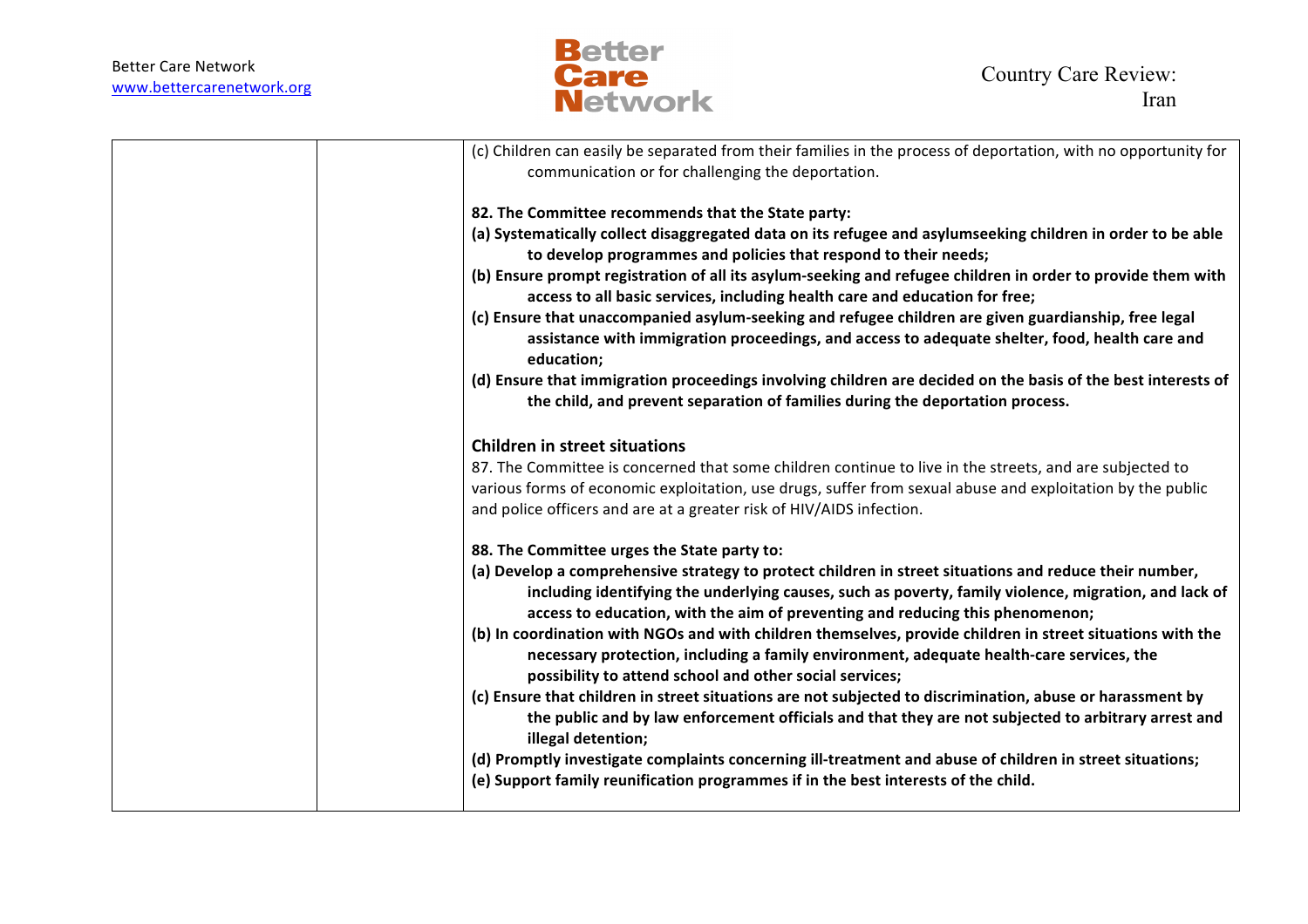

|                    |                                 | Sale, trafficking and abduction<br>89. The Committee remains concerned about the ongoing issue of the trafficking and sale of persons under<br>the age of 18 years, particularly young girls from rural areas, facilitated by "temporary marriages" or<br>"sigheh", as well as the trafficking of girls from Afghanistan to the Islamic Republic of Iran, sold or sent by<br>their families, as highlighted in the Committee's previous concluding observations (see CRC/C/15/Add.254,<br>para. 70).<br>90. The Committee reiterates its previous recommendation (see CRC/C/15/Add.254, para. 71) that the<br>State party take all appropriate legislative and administrative measures to prevent and eliminate this<br>phenomenon and to ensure that traffickers are prosecuted, convicted and punished. |
|--------------------|---------------------------------|-----------------------------------------------------------------------------------------------------------------------------------------------------------------------------------------------------------------------------------------------------------------------------------------------------------------------------------------------------------------------------------------------------------------------------------------------------------------------------------------------------------------------------------------------------------------------------------------------------------------------------------------------------------------------------------------------------------------------------------------------------------------------------------------------------------|
|                    |                                 | <b>Country Report</b>                                                                                                                                                                                                                                                                                                                                                                                                                                                                                                                                                                                                                                                                                                                                                                                     |
|                    |                                 | CRC/C/IRN/3-4<br>http://tbinternet.ohchr.org/_layouts/treatybodyexternal/Download.aspx?symbolno=CRC%2fC%2fHTI%2f<br>CO%2f2-3⟪=en                                                                                                                                                                                                                                                                                                                                                                                                                                                                                                                                                                                                                                                                          |
| <b>OPSC to CRC</b> | <b>Accession</b><br><b>Date</b> | <b>Care-Related Concluding Observations</b>                                                                                                                                                                                                                                                                                                                                                                                                                                                                                                                                                                                                                                                                                                                                                               |
|                    | 26 Sep 2007                     |                                                                                                                                                                                                                                                                                                                                                                                                                                                                                                                                                                                                                                                                                                                                                                                                           |
| <b>OPAC to CRC</b> | <b>Ratification</b>             | <b>Care-Related Concluding Observations</b>                                                                                                                                                                                                                                                                                                                                                                                                                                                                                                                                                                                                                                                                                                                                                               |
|                    | <b>Date</b>                     |                                                                                                                                                                                                                                                                                                                                                                                                                                                                                                                                                                                                                                                                                                                                                                                                           |
|                    | N/A                             |                                                                                                                                                                                                                                                                                                                                                                                                                                                                                                                                                                                                                                                                                                                                                                                                           |
| <b>ICCPR</b>       | <b>Ratification</b>             | <b>Care-Related Concluding Observations</b>                                                                                                                                                                                                                                                                                                                                                                                                                                                                                                                                                                                                                                                                                                                                                               |
|                    | <b>Date</b>                     |                                                                                                                                                                                                                                                                                                                                                                                                                                                                                                                                                                                                                                                                                                                                                                                                           |
|                    | 24 Jun 1975                     |                                                                                                                                                                                                                                                                                                                                                                                                                                                                                                                                                                                                                                                                                                                                                                                                           |
| <b>ICESCR</b>      | <b>Ratification</b>             | <b>Care-Related Concluding Observations</b>                                                                                                                                                                                                                                                                                                                                                                                                                                                                                                                                                                                                                                                                                                                                                               |
|                    | <b>Date</b>                     |                                                                                                                                                                                                                                                                                                                                                                                                                                                                                                                                                                                                                                                                                                                                                                                                           |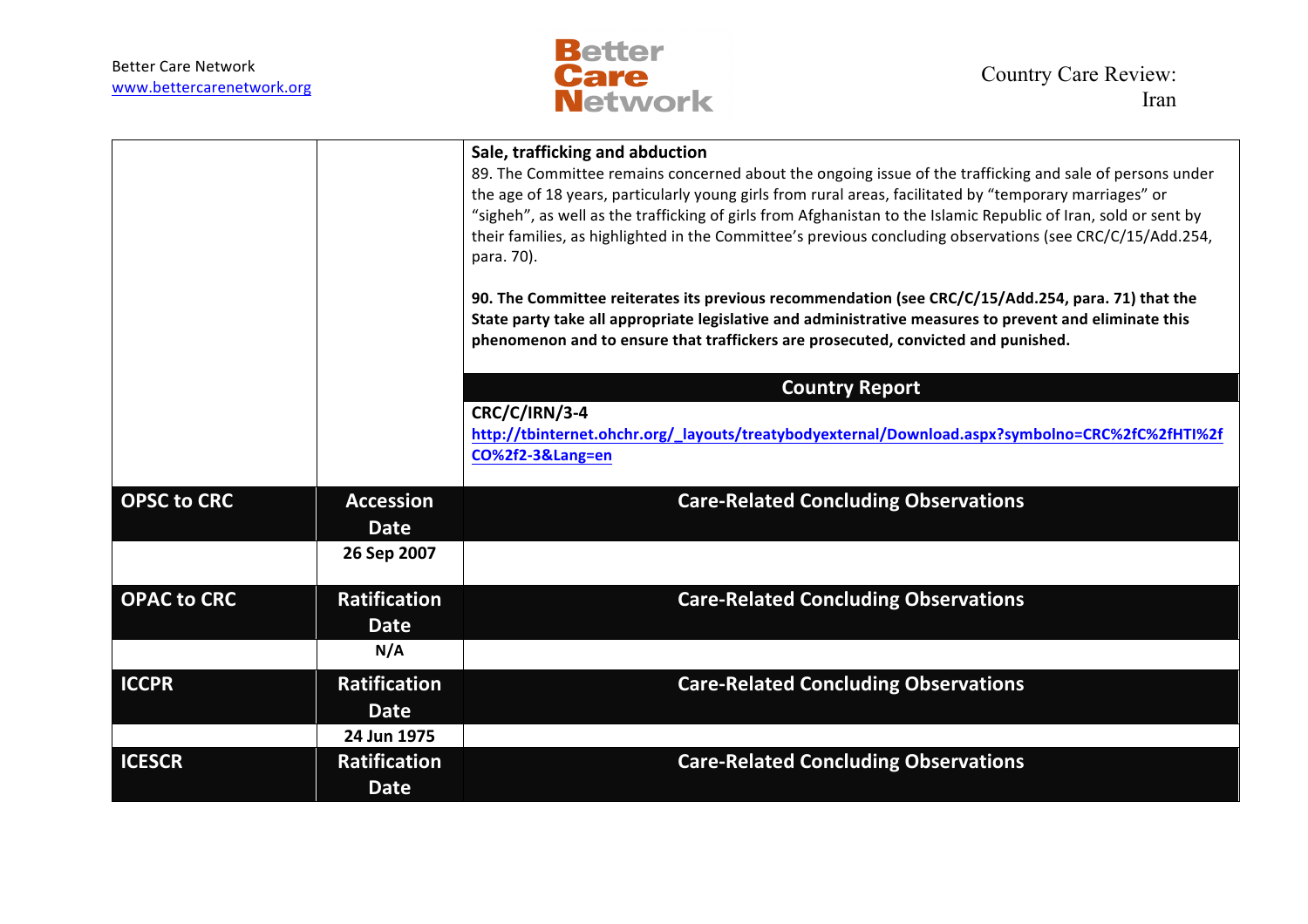

|                           | 24 Jun 1975          |                                                             |
|---------------------------|----------------------|-------------------------------------------------------------|
| <b>CEDAW</b>              | <b>Ratification</b>  | <b>Care-Related Concluding Observations</b>                 |
|                           | <b>Date</b>          |                                                             |
|                           | N/A                  |                                                             |
| <b>CRPD</b>               | <b>Accession</b>     | <b>Care-Related Concluding Observations</b>                 |
|                           | <b>Date</b>          |                                                             |
|                           | 23 Oct 2009          |                                                             |
|                           |                      |                                                             |
|                           |                      |                                                             |
| <b>UPR</b>                | Date of              | <b>Link to Page</b>                                         |
|                           | <b>Consideration</b> |                                                             |
|                           | 31 Oct 2014          | http://www.ohchr.org/EN/HRBodies/UPR/Pages/IRSession20.aspx |
|                           |                      |                                                             |
| <b>Hague Intercountry</b> | <b>Ratification</b>  | <b>Link to Country Profile</b>                              |
| <b>Adoption</b>           | <b>Date</b>          |                                                             |
|                           | N/A                  |                                                             |

## **Acronyms and Abbreviations:**

- CEDAW Convention on the Elimination of All Forms of Discrimination against Women
- CRC Convention on the Rights of the Child/Committee on the Rights of the Child
- CRPD Convention on the Rights of Persons with Disabilities
- ICCRP International Covenant on Civil and Political Rights
- ICESCR International Covenant on Economic, Social and Cultural Rights
- OPAC to CRC Optional Protocol to the Convention on the Rights of the Child on the Involvement of Children in Armed Conflict
- OPSC to CRC Optional Protocol to the Convention on the Rights of the Child on the Sale of Children, Child Prostitution and Child Pornography
- UN United Nations